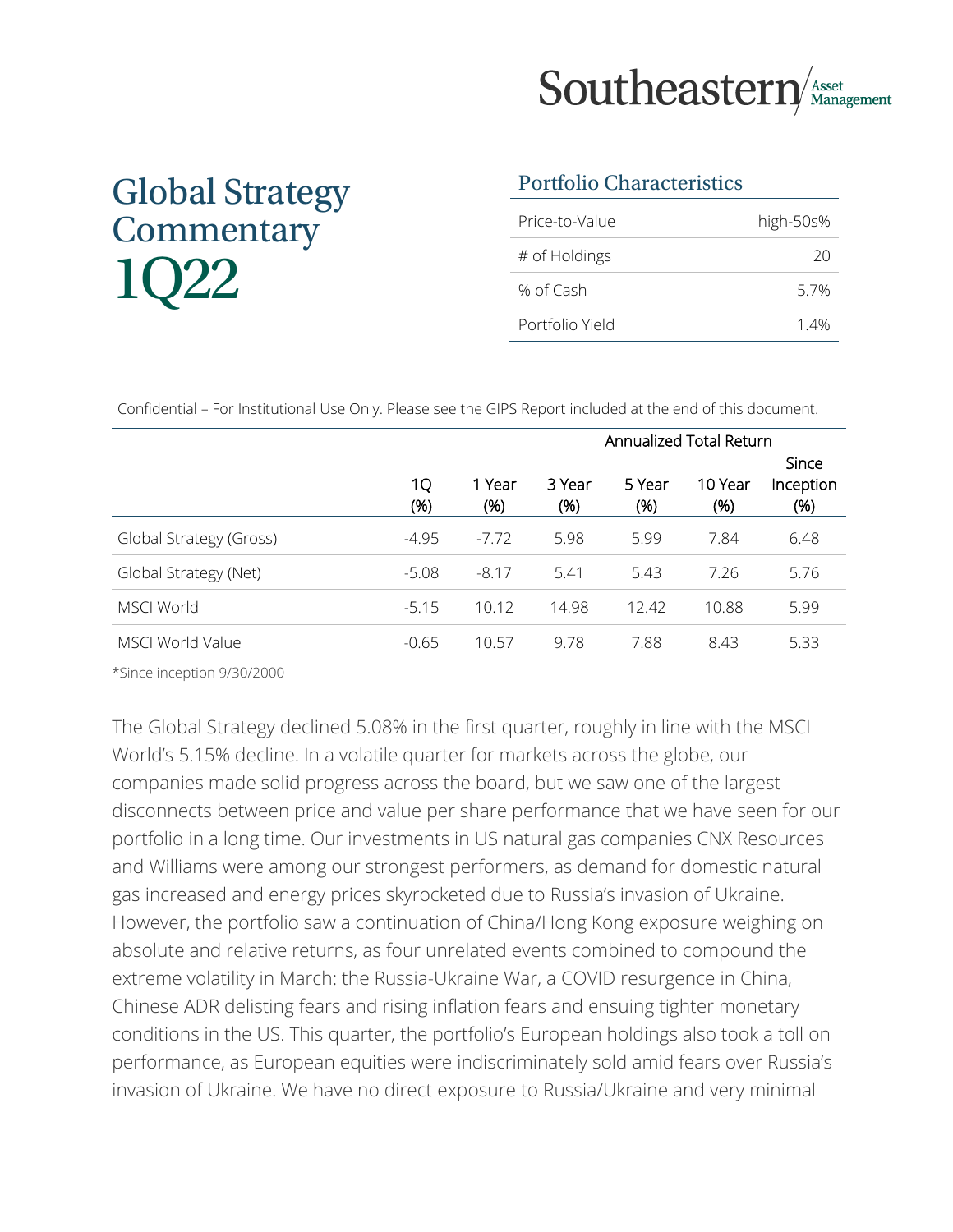$\sqrt{2}$  Confidential – For Institutional Use Only

look through (low single-digits from a value perspective), as these regions have never qualified due to governance and rule of law concerns. The steep stock price declines are completely disconnected from the underlying values of our companies, which have not warranted a corresponding significant decline. We wrote more extensively on our views on the expected impact of the ongoing conflict [here.](https://seastern.s3.amazonaws.com/uploads/2022/03/Russia-Ukraine-Impact-1.pdf)

We encourage you to watch our [video](https://southeasternasset.com/podcasts/1q-2022-global-portfolio-manager-review/) with Portfolio Managers Ross Glotzbach, Staley Cates and International Strategy Portfolio Managers Ken Siazon and Josh Shores for a more detailed review of the quarter.

#### **Contribution to Return**

| 1Q Top Five          |                        |                                  | <b>1Q Bottom Five</b> |                        |                                  |
|----------------------|------------------------|----------------------------------|-----------------------|------------------------|----------------------------------|
| Company Name         | Total<br>Return<br>(%) | Contribution<br>to Return<br>(%) | Company Name          | Total<br>Return<br>(%) | Contribution<br>to Return<br>(%) |
| <b>CNX Resources</b> | 51                     | 2.47                             | Prosus                | $-35$                  | $-1.70$                          |
| Williams             | 22                     | 0.69                             | IAC                   | $-23$                  | $-1.23$                          |
| Fairfax Financial    | 13                     | 0.53                             | <b>EXOR</b>           | $-14$                  | $-1.14$                          |
| <b>CK Hutchison</b>  | 14                     | 0.52                             | Melco International   | $-24$                  | $-1.04$                          |
| Discovery            | 9                      | 0.23                             | Glanbia               | $-17$                  | $-0.77$                          |

#### Performance Commentary

- **•** CNX Resources: CNX appreciated as energy prices increased dramatically, and the critical nature of natural gas infrastructure and its ability to support Europe in limiting its dependence on Russia as an energy source was broadly recognized. CNX saw the benefits of its extensive share buyback program over the last year+ with free cash flow (FCF) nearing \$3 per share. CNX increased the diversity and depth of experience of its board and executive management team in the quarter with the addition of Robert Agbede as a board director, Ravi Srivastava as President of New Technologies, and Hayley Scott as Chief Risk Officer.
- Williams: Williams similarly benefitted from the positive natural gas tailwinds in the quarter. We exited our position on the back of strong performance.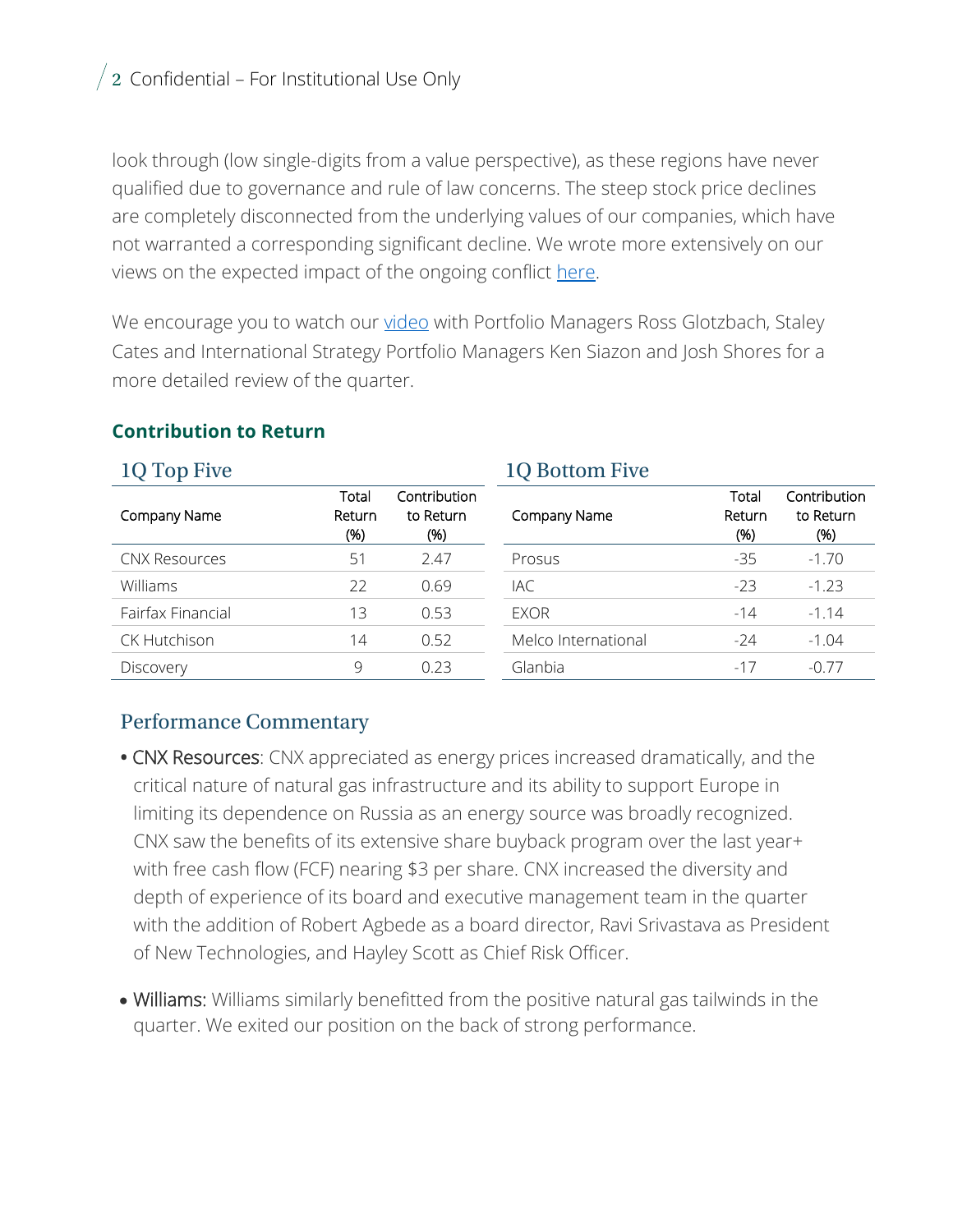## $\frac{1}{3}$  Confidential – For Institutional Use Only

- **•** Fairfax Financial: Canadian insurance and investments conglomerate Fairfax contributed after announcing strong underwriting growth, equity portfolio appreciation, gains from underlying digital insurance business Digit and valueaccretive share buybacks. The investment portfolio should continue to benefit from rising interest rates. Fairfax released its 2021 ESG report, highlighting improvements in climate change risk assessment framework and sustainable underwriting initiatives, an area where we have been engaged with management.
- **•** CK Hutchison: Hong Kong-based conglomerate CK Hutchison was a positive contributor after reporting a solid full-year result for 2021, with overall revenue up 10% year-over-year (YOY) and EBITDA (earnings before interest, taxes, depreciation and amortization) up 15% YOY. The port division had the strongest recovery, with profits already above pre-COVID levels, and the positive momentum is holding up in 2022. The retail business bounced back from a low base in 2020, with stores in Western Europe outperforming those in China. In March, CK Hutchison finally obtained conditional approval for the UK tower sale to Cellnex, the largest and last tranche of six tower asset disposal deals first announced in 2020. On completion, the UK telecom tower disposal will bring in €3.7 billion, representing around 15% of the current market cap of CK Hutchison. Management has indicated that a portion of the proceeds will be used for share buyback, which is an excellent, value accretive use of proceeds at the current 7x earnings, 5% dividend yield of CK Hutchison.
- **•** Prosus: Tencent, which accounts for 85% of Prosus's appraisal, faced pressures from weak macro and regulatory headwinds in the quarter. High base effects and proactive initiatives to reduce minors' game play temporarily slowed down Tencent's domestic game growth, despite its international game business growing strongly. The regulatory stop on the after-school tutoring sector and reduced ads inventory impacted Tencent's ads businesses. Tencent made solid progress with new initiatives, increasing viewership, user time spent in video accounts and strong user growth in SaaS. Geopolitical risk and rising interest rates have impacted Prosus's global e-commerce portfolio net asset value (NAV). Higher interest rates and tighter liquidity conditions negatively impacted food delivery company Delivery Hero. The company remains confident that its balance sheet can support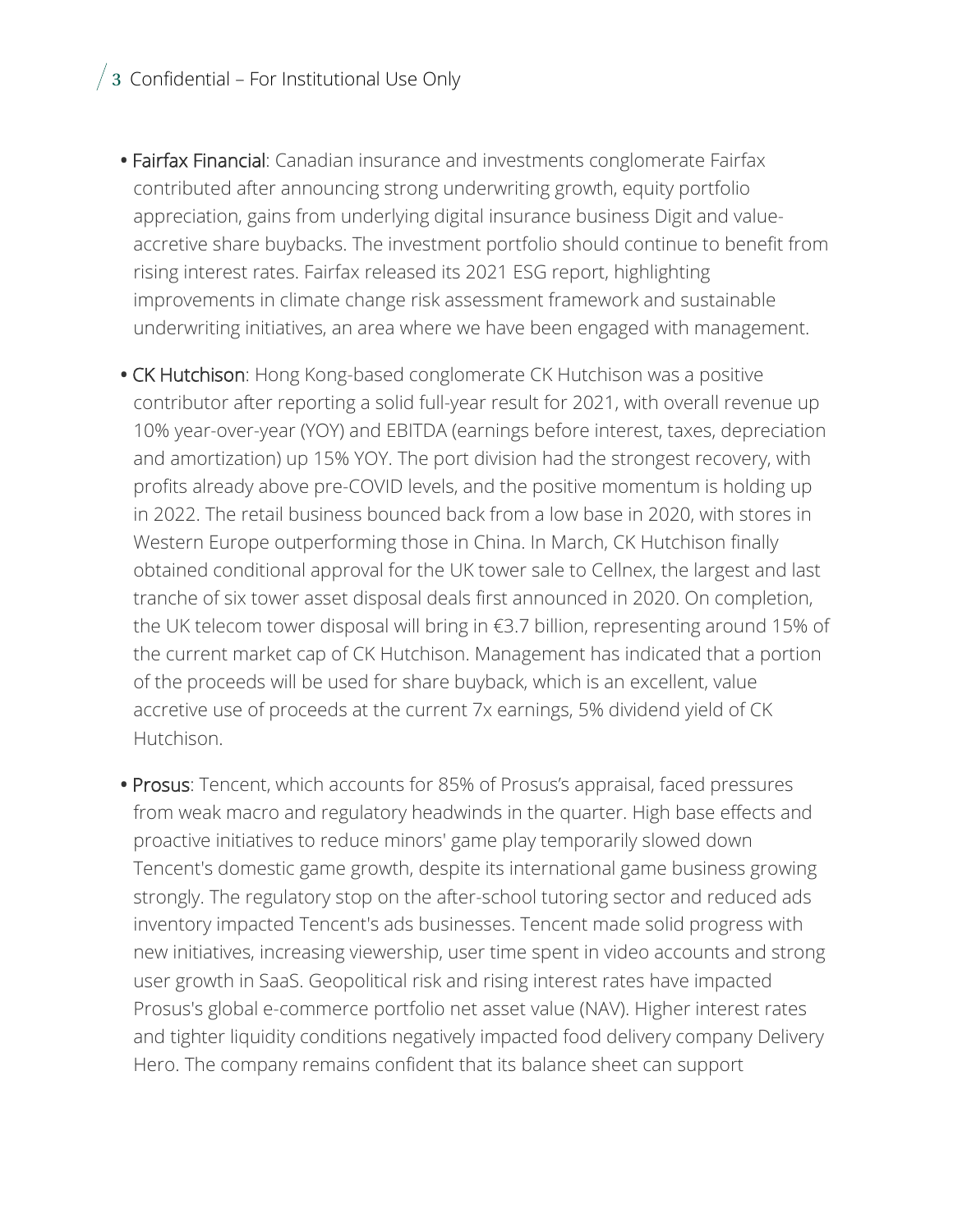### $\frac{1}{4}$  Confidential – For Institutional Use Only

incremental investments at much better valuations today while maintaining an investment grade rating. Prosus has exposure to Russia through its investment in Avito, which accounts for a low single-digit percentage of NAV but a more meaningful 20% of reported FCF (although far less on a look-through basis when including Tencent). We reduced our appraisal by low-single digits to reflect the impact. The NAV discount has widened to record highs despite a sizable \$10 billion buyback in the last 12 months. Bob van Dijk (CEO) and Basil Sgourdos (CFO) personally bought shares, highlighting their confidence in the business.

- **•** IAC: The conglomerate discount on this digital holding company grew wider in the quarter amidst a period of broad uncertainty and continued technology stock declines. Unlike most of its tech peers, IAC began the year already uniquely discounted and today trades at less than half of our appraisal value and less than 10x estimated FCF per share power. Underlying holding Angi (previously Angie's List) reported a disappointing quarter. Angi represents only 25% of value but swings the market perception and stock price since it is also publicly traded. The market is not yet giving credit to the Dotdash Meredith deal creating a digital publishing leader, given the lack of near-term reporting clarity since the deal just closed and 2022 is a transition year. Additionally, IAC's underlying holdings in carsharing company Turo and casino and online gaming company MGM remain not properly recognized by the market. CEO Joey Levin and Chairman Barry Diller have a history of creating value-accretive catalysts to close the price-to-value gap.
- **•** EXOR: EXOR was punished in the quarter primarily due to its European domicile in the face of top-down fears for the region with Russia's invasion of Ukraine. The conglomerate discount subsequently grew wider, as we tend to see during periods of global uncertainty. The company has negligible exposure to the region, and our appraisal value has not been impacted by these events. EXOR paid a one-off proactive exit tax settlement with the Italian Tax Authorities due to a retroactive application of current Italian tax law to the company's redomicile to the Netherlands in 2016. While painful in the short-term, the effective management of the settlement fully closes the matter going forward. The \$9+ billion sale of EXOR's reinsurer PartnerRe to strategic player Covea is still expected to close in the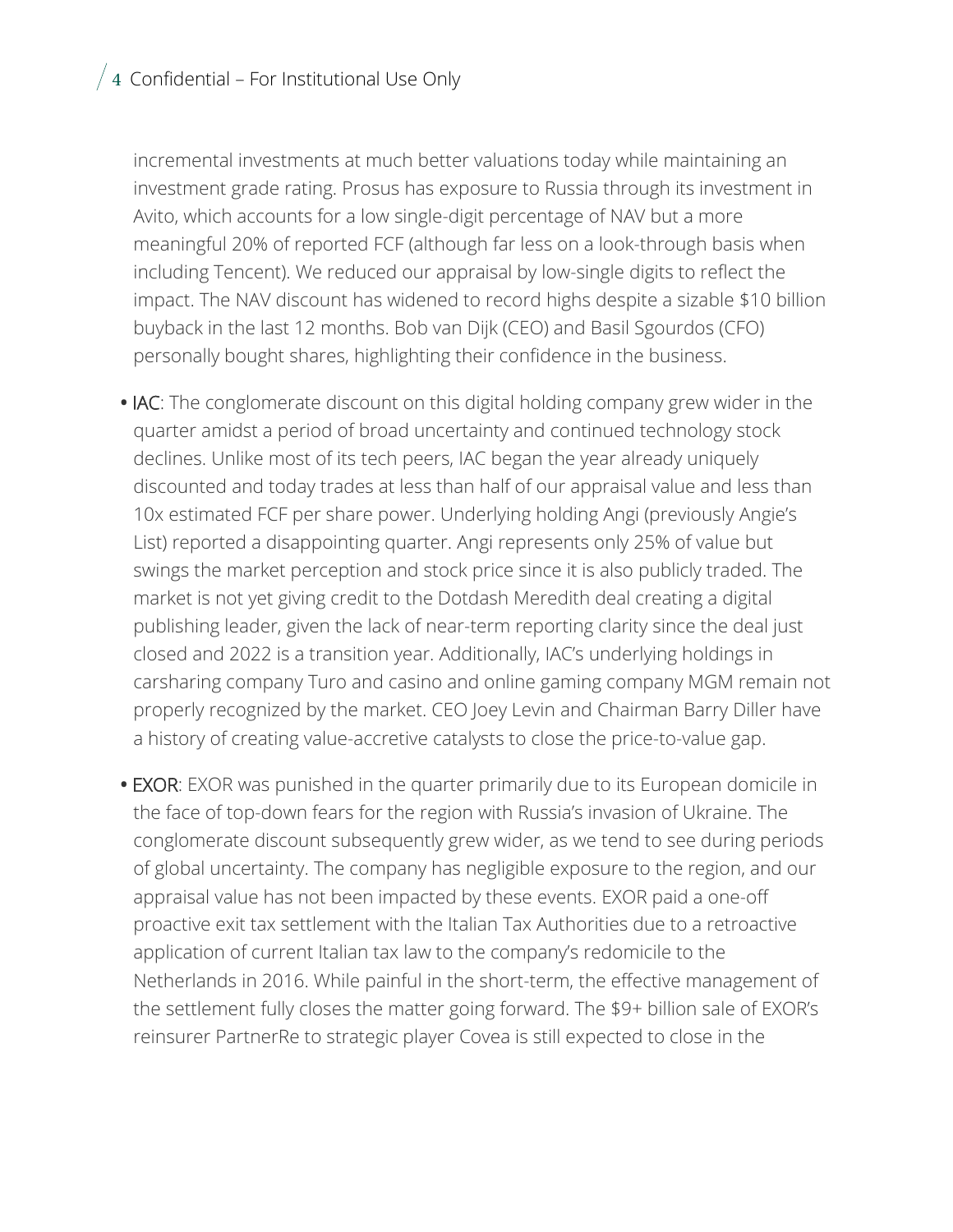$/5$  Confidential – For Institutional Use Only

coming months, with the sizeable check enhancing EXOR's investment firepower in what we consider a more attractive opportunity in Europe.

**•** Melco International: Melco International was a top detractor in the face of renewed COVID lockdowns in Guangdong Province and Shenzhen. Melco held up relatively well operationally among its peer group, reporting stronger than expected fourthquarter results, thanks to its solid mass operations and tight cost controls. Melco CEO Lawrence Ho shared a cautious outlook on the near-term re-opening prospects given ongoing COVID resurgence in China and its zero-COVID policy. While the timing of travel resumption remains unclear, we remain confident that the long-term demand outlook for Macau and gaming is solid. We believe Macau will be a big beneficiary of Chinese outbound tourism and will benefit further from China's government development of the Greater Bay Area.

#### **Portfolio Activity**

| Summary of Trade Activity in 1Q |                   |  |  |  |
|---------------------------------|-------------------|--|--|--|
| New Purchases                   | <b>Full Exits</b> |  |  |  |
| Glanbia                         | GRFF              |  |  |  |
|                                 | <b>Williams</b>   |  |  |  |
|                                 |                   |  |  |  |

We purchased a new position in Irish-listed global nutrition and supplements business Glanbia. We exited the portfolio's small positions in GREE and Williams. Our cash is 5.7%, and our on-deck list is growing longer amid market volatility. New investments have a high hurdle to qualify given our conviction in our current holdings and the steep discount of the portfolio, which trades at a high-50s% price-to-value multiple.

#### **Outlook**

In a challenging period of stock price volatility and global uncertainty – amid fears of a potential world war, ongoing COVID concerns, Chinese regulatory challenges, rising interest rates/growing inflation and the potential for a recession – we were nevertheless pleased with the solid progress made and appraisal stability seen across our portfolio holdings. We believe our companies in Asia and Europe are well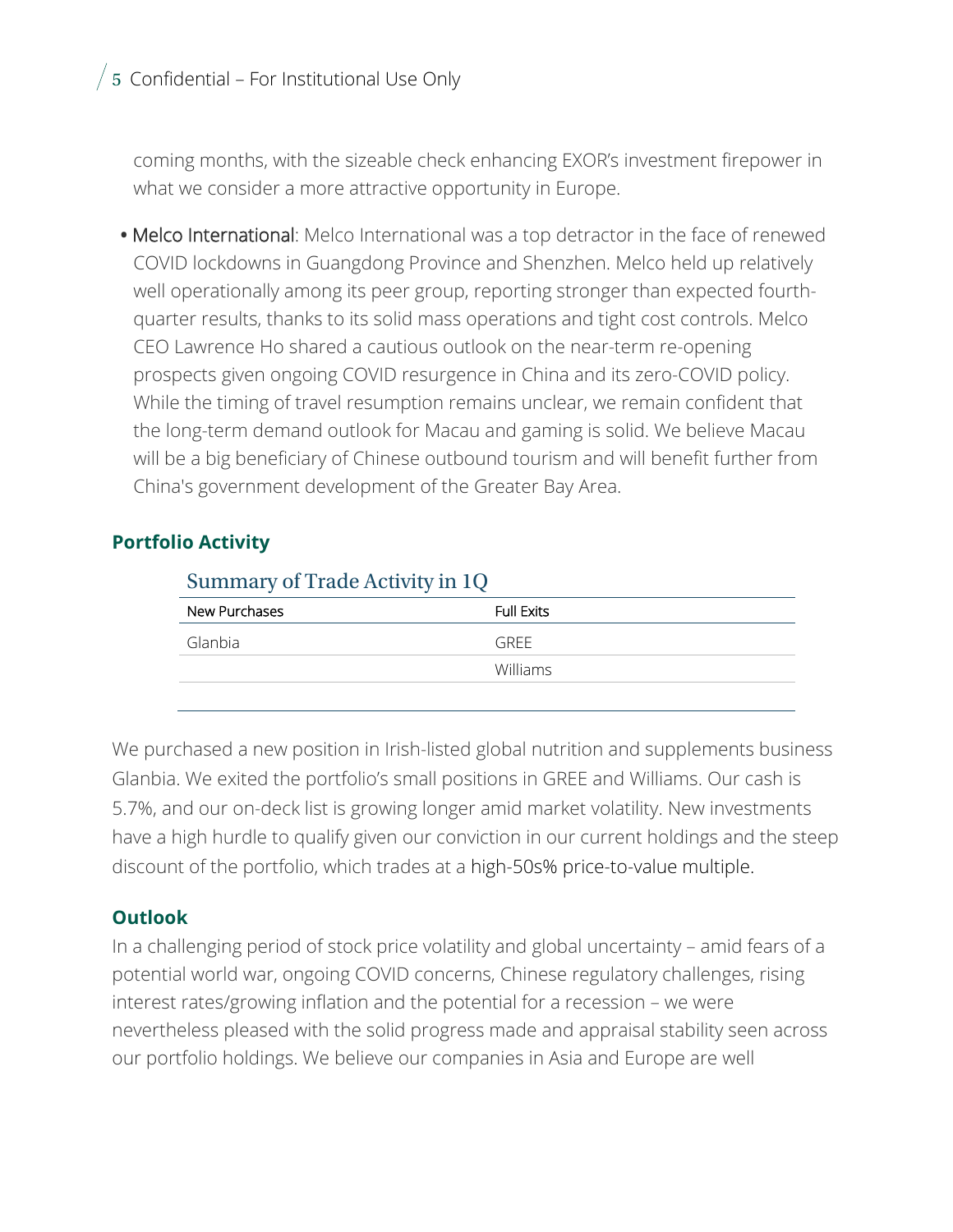# $/6$  Confidential – For Institutional Use Only

positioned to navigate the challenges facing each region today. We own companies that have pricing power that can price through cost increases and grow their profitability as a result. Our companies come from a position of financial strength with aligned, proven management teams that can take proactive steps to manage through challenging market environments.

See the following for important disclosures.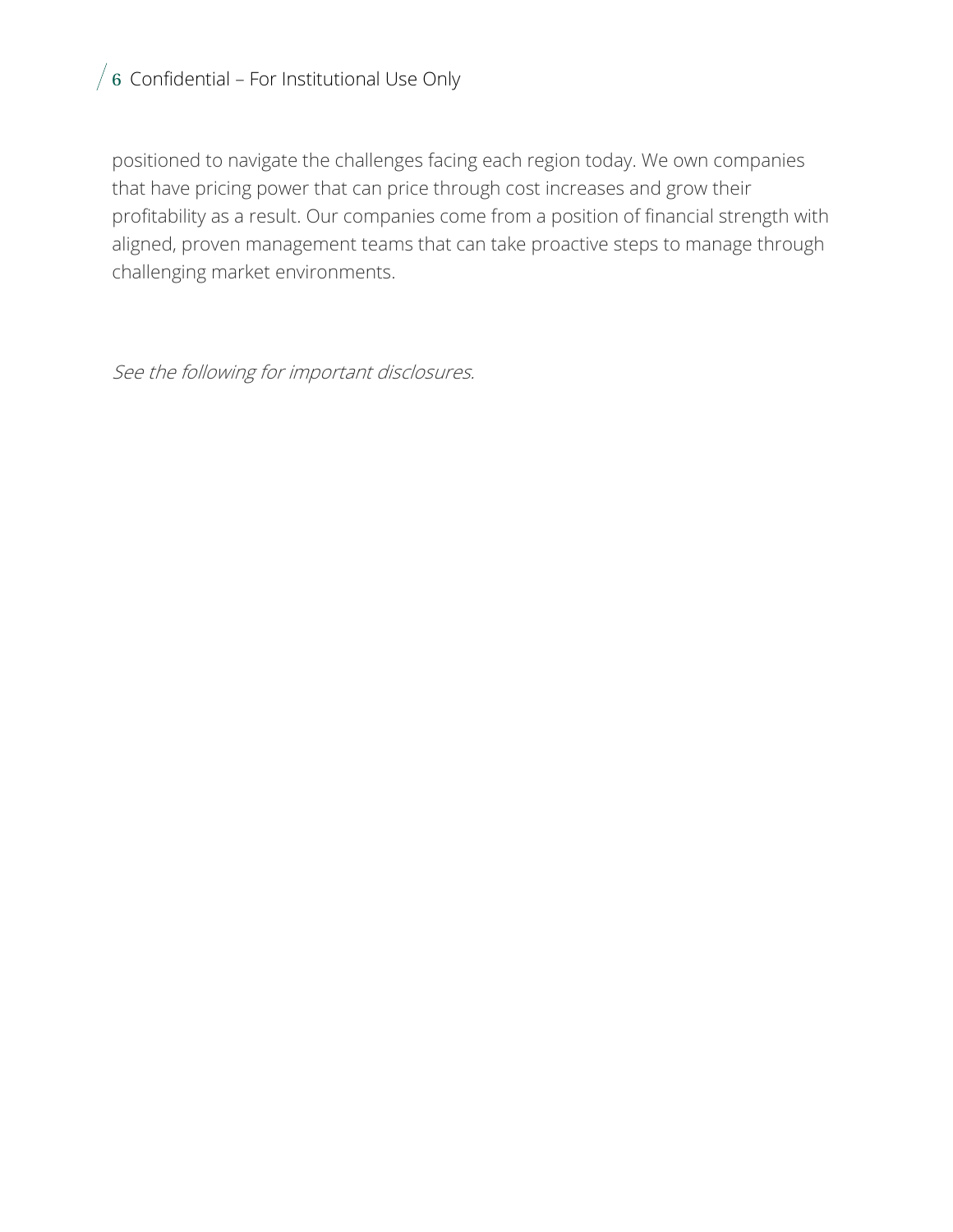# $\sqrt{7}$  Confidential – For Institutional Use Only

Southeastern Asset Management can be found in our ADV Part 2, available at www.southeasternasset.com. Statements regarding securities are not recommendations to buy or sell the securities discussed. The statements and opinions expressed are those of the author and are as of the date of this report. Holdings identified do not represent all of the securities purchased, sold, or recommended for advisory clients. Current and future holdings are subject to risk and past performance does not guarantee future results. Strategy information is based on a sample account at March 31, 2022. Portfolio makeup and performance will vary on many factors, including client guidelines and market conditions.

P/V ("price-to-value") is a calculation that compares the prices of the stocks in a portfolio to Southeastern's appraisal of their intrinsic values. The ratio represents a single data point about a strategy and should not be construed as something more. P/V does not guarantee future results, and we caution investors not to give this calculation undue weight.

"Margin of Safety" is a reference to the difference between a stock's market price and Southeastern's calculated appraisal value. It is not a guarantee of investment performance or returns.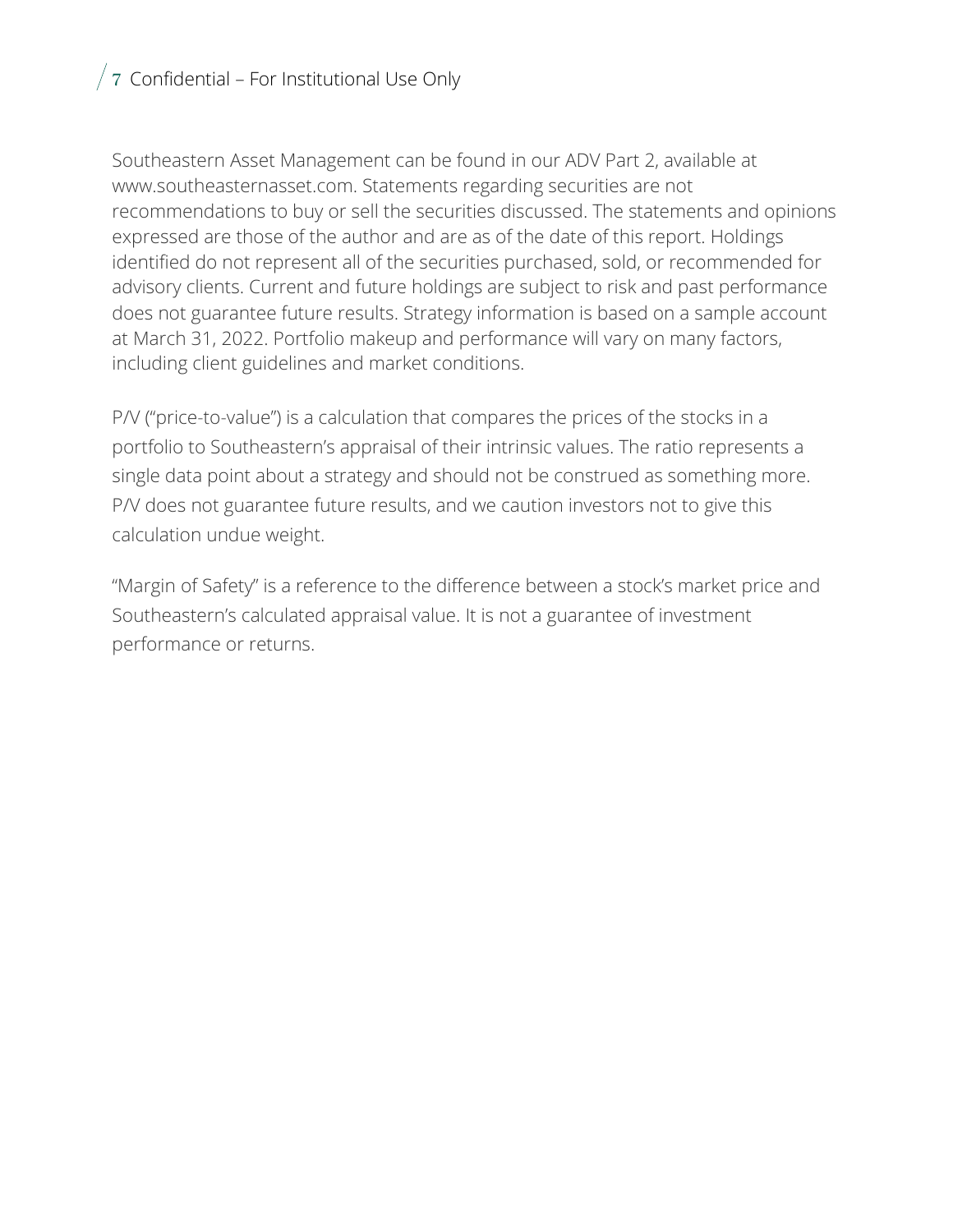|      |                        |            |          |            | <b>Annual Performance</b><br><b>Results Composite</b> |          |            | Composite<br>$3-Yr$ | <b>Benchmark</b><br>$3-Yr$ |
|------|------------------------|------------|----------|------------|-------------------------------------------------------|----------|------------|---------------------|----------------------------|
|      | Total Firm   Composite |            |          | MSCI       |                                                       |          |            | Annualized          | Annualized                 |
|      | Assets                 | Assets     | Number   | World      |                                                       |          |            | EX-Post             | <b>EX-Post</b>             |
| Year | (USD)                  | (USD)      | of       | (with net  |                                                       |          | Composite  | Standard            | Standard                   |
| End  | (millions)             | (millions) | Accounts | dividends) | Gross                                                 | Net      | Dispersion | Deviation           | Deviation                  |
| 2021 | 10,816                 | 775        | 6        | 21.8%      | 10.1%                                                 | 9.6%     | 1.1%       | 23.4%               | 17.1%                      |
| 2020 | 10,270                 | 2,062      | 7        | 15.9%      | 6.3%                                                  | 5.7%     | 0.6%       | 24.2%               | 18.3%                      |
| 2019 | 12.481                 | 2,394      | 14       | 27.7%      | 20.6%                                                 | 19.9%    | 0.7%       | 15.2%               | 11.1%                      |
| 2018 | 13,881                 | 2,475      | 17       | $-8.7%$    | $-15.1%$                                              | $-15.5%$ | 0.6%       | 14.7%               | 10.4%                      |
| 2017 | 18,203                 | 3,149      | 17       | 22.4%      | 27.7%                                                 | 27.0%    | 5.2%       | 15.1%               | 10.2%                      |
| 2016 | 19,302                 | 3,873      | 20       | 7.5%       | 16.3%                                                 | 15.8%    | 3.0%       | 15.4%               | 10.9%                      |
| 2015 | 20.315                 | 4,822      | 31       | $-0.9%$    | $-9.2%$                                               | $-9.6%$  | 2.0%       | 13.7%               | 10.8%                      |
| 2014 | 30,542                 | 6,779      | 33       | 4.9%       | $-1.6%$                                               | $-2.3%$  | 1.2%       | 13.5%               | 10.2%                      |
| 2013 | 34,914                 | 9,680      | 45       | 26.7%      | 34.3%                                                 | 33.4%    | 1.6%       | 17.9%               | 13.5%                      |
| 2012 | 31.752                 | 8.898      | 53       | 15.8%      | 15.5%                                                 | 14.8%    | 2.1%       | 20.1%               | 16.7%                      |

#### **SOUTHEASTERN ASSET MANAGEMENT, INC. INSTITUTIONAL GLOBAL EQUITY COMPOSITE GIPS REPORT**

**Institutional Global Equity Composite** - Portfolios included in this composite normally contain 18-22 securities, which are generally a subset of those held in U.S. and non-U.S. portfolios. The subset reflects the companies with the most attractive qualifications at the time an account has cash. Country and industry weightings and market cap size are a by-product of bottom-up investment decisions. Cash is a byproduct of a lack of investment opportunities that meet Southeastern's criteria. The benchmark used for comparison is the MSCI World Index with net dividends.

Southeastern Asset Management, Inc. claims compliance with the Global Investment Performance Standards (GIPS®) and has prepared and presented this report in compliance with the GIPS standards. Southeastern Asset Management, Inc. has been independently verified for the periods January 1, 2001 through December 31, 2021. A firm that claims compliance with the GIPS standards must establish policies and procedures for complying with all the applicable requirements of the GIPS standards. Verification provides assurance on whether the firm's policies and procedures related to composite and pooled fund maintenance, as well as the calculation, presentation, and distribution of performance, have been designed in compliance with the GIPS standards and have been implemented on a firm-wide basis. The Institutional Global